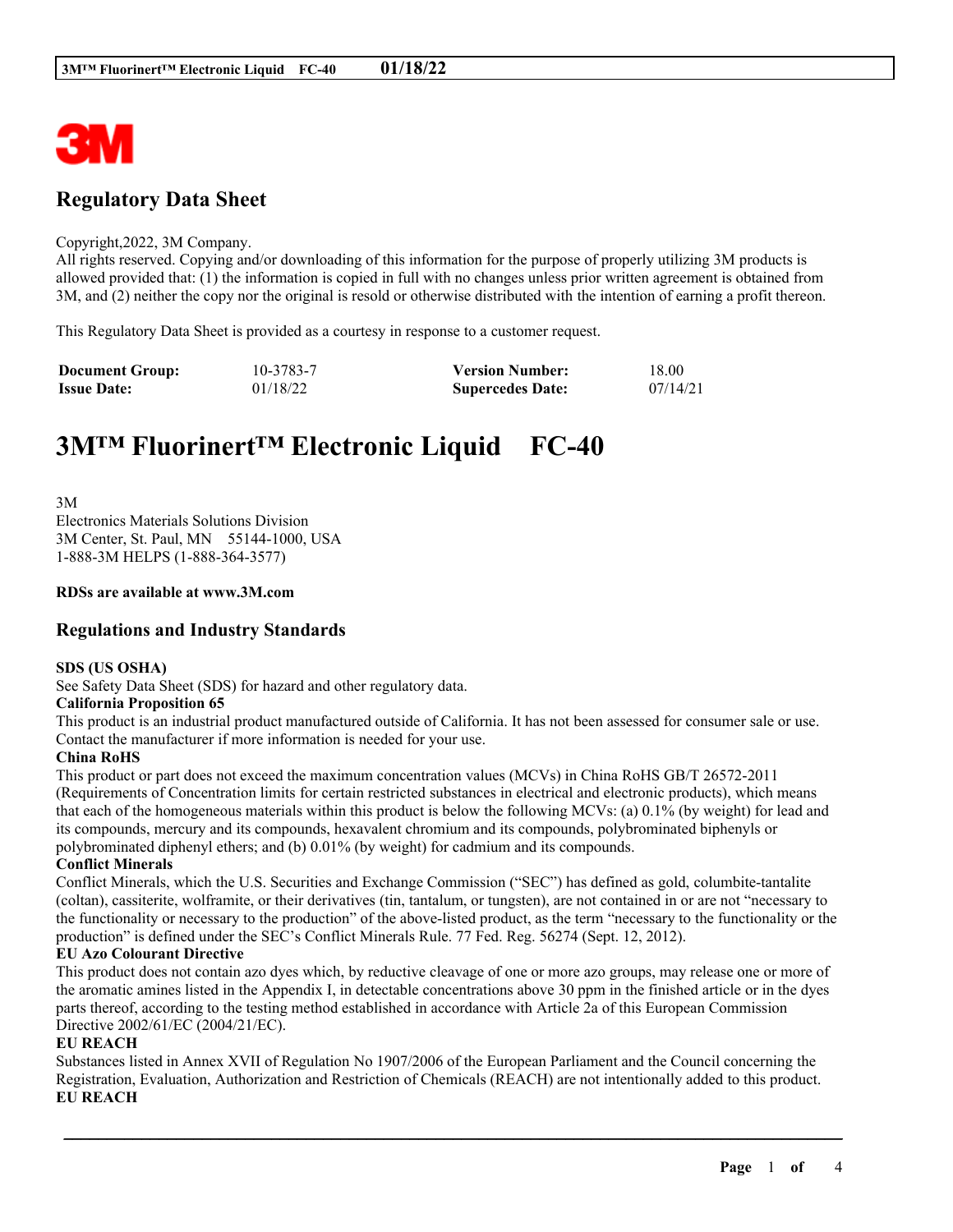This product is a chemical preparation under Regulation No 1907/2006 of the European Parliament and the Council concerning the Registration, Evaluation, Authorisation and Restriction of Chemicals (REACH). To the best of its knowledge, 3M has pre-registered and has registered/is intending to register all substances of its chemical preparations that it currently imports into and/or manufactures in the European Union that are in scope for (pre-)registration by 3M. It has a required safety data sheet.

## **EU REACH**

This product, including any article that the product is composed of, does not contain at greater than 0.1% by weight a Substance of Very High Concern (SVHC) substance identified according to Article 59 of REACH. This declaration reflects the substances on the candidate SVHC list, effective January 2022.

## **EU RoHS**

This product does not exceed the maximum concentration values (MCVs) set under EU Directive 2011/65/EU (RoHS recast/RoHS 2), as stated in Annex II to that directive. This means that each of the homogenous materials within this product does not exceed the following MCVs: (a) 0.1% (by weight) for lead, mercury, hexavalent chromium, polybrominated biphenyls or polybrominated diphenyl ethers; and (b) 0.01% (by weight) for cadmium.

## **EU RoHS Phthalates**

This product does not exceed the maximum concentration values (MCVs) for phthalates set under EU Directive 2011/65/EU (RoHS recast/RoHS 2), as amended by EU 2015/863, which applies to finished EEE after July 22, 2019 for Category 1-7, 10- 11 products and after July 22, 2021 for Category 8 and 9 products. This means that each of the homogeneous materials within this product does not exceed the MCV of 0.1% (by weight) for each of the following phthalates: DEHP, BBP, DBP, and DIBP.

## **TSCA Section 6**

This product is not known to contain 2,4,6-Tri-tert-butylphenol (CAS 732-26-3).

## **TSCA Section 6**

This product is not known to contain Decabromodiphenyl Ether (Deca-BDE) (CAS 1163-19-5).

**TSCA Section 6**

This product is not known to contain Hexachlorobutadiene (HCBD) (CAS 87-68-3).

**TSCA Section 6**

This product is not known to contain Pentachlorothiophenol (PCTP) (CAS 133-49-3).

**TSCA Section 6**

This product is not known to contain Phenol, isopropylated phosphate (3:1) (PIP (3:1)) (CAS 68937-41-7).

## **Chemicals and/or Compounds of Interest**

**4,4'-Methylenebis(2,6-Diethylaniline) (CAS 13680-35-8)** : Not intentionally added. **Acrylamide (CAS 79-06-1)** : Not intentionally added. **Alkylphenol (AP)** : Not intentionally added. **Alkylphenolethoxylates (APE)** : Not intentionally added. **Antimony and (Sb) Compounds** : Not intentionally added. **Aromatic Amines** : Not intentionally added. **Arsenic and (As) Compounds** : Not intentionally added. **Asbestos** : Not intentionally added. **Azocolorants and Azodyes** : Not intentionally added. **Benzenamine, N-Phenyl-, Reaction Products with Styrene and 2,4,4-Trimethylpentene (BNST) (CAS 68921-45-9)** : Not intentionally added. **Beryllium and (Be) Compounds** : Not intentionally added. **Bismuth and (Bi) Compounds** : Not intentionally added. **Bisphenol A (BPA) (CAS 80-05-7)** : Not intentionally added. **Butyl Benzyl Phthalate (BBP) (CAS 85-68-7)** : Not intentionally added. **Butylated Hydroxytoluene (BHT) (128-37-0)** : Not intentionally added. **Cadmium and (Cd) Compounds** : Not intentionally added. **Chlorinated Paraffins, Short Chain** : Not intentionally added. **Chlorinated Polyethylene** : Not intentionally added. **Chlorofluorocarbons (CFCs)** : Not intentionally added. **Chloroprene (Neoprene)** : Not intentionally added. **Chlorosulfonated Polyethylene** : Not intentionally added.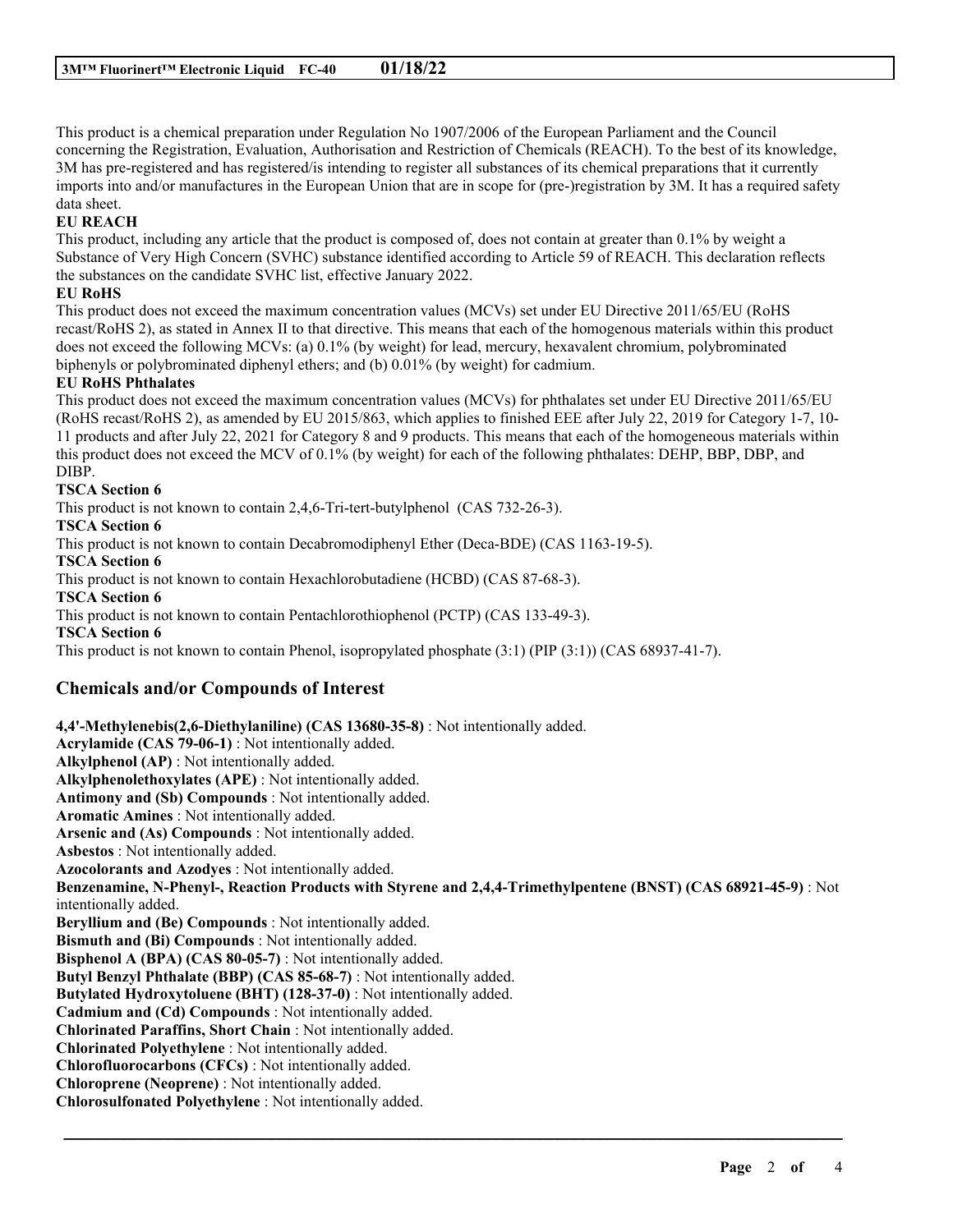**Chromium and (Cr) Compounds** : Not intentionally added. **Colophony (Rosin) (CAS 8050-09-7)** : Not intentionally added. **Creosote** : Not intentionally added. **Crystalline Silica** : Not intentionally added. **Decabromodiphenyl Ether (Deca-BDE) (CAS 1163-19-5)** : Not intentionally added. **Di(2-Ethylhexyl) Phthalate (DEHP) (CAS 117-81-7)** : Not intentionally added. **Di(Methoxyethyl) Phthalate (DMEP) (CAS 117-82-8)** : Not intentionally added. **Dibutyl Phthalate (DBP) (CAS 84-74-2)** : Not intentionally added. **Dibutyl Tin Compounds** : Not intentionally added. **Diisobutyl Phthalate (DIBP) (CAS 84-69-5)** : Not intentionally added. **Diisodecyl Phthalate (DIDP)** : Not intentionally added. **Diisononyl Phthalate (DINP)** : Not intentionally added. **Dimethyl Fumarate (DMF) (CAS 624-49-7)** : Not intentionally added. **Dimethylacetamide (CAS 127-19-5)** : Not intentionally added. **Di-n-Octyl Phthalate (DNOP) (CAS 117-84-0)** : Not intentionally added. **Dioxins and Furans** : Not intentionally added. **Dyes** : Not intentionally added. **Epoxy Compounds** : Not intentionally added. **Flame Retardants (not PBB or PBDE)** : Not intentionally added. **Flavorings** : Not intentionally added. **Formaldehyde (CAS 50-00-0)** : Not intentionally added. **Genetically Modified Organisms (GMOs)** : Not intentionally added. **Gluten** : Not intentionally added. **Halogenated Compounds** : Contains. **Halogenated Flame Retardants** : Not intentionally added. **Hexabromo Cyclo-Dodecane (HBCD)** : Not intentionally added. **Hexavalent Chromium and (Cr+6) Compounds** : Not intentionally added. **Hydrochlorofluorocarbons (HCFCs)** : Not intentionally added. **Lead and (Pb) Compounds** : Not intentionally added. **Materials of Human or Animal Origin** : Not intentionally added. **Melamine (CAS 108-78-1)** : Not intentionally added. **Mercury and (Hg) Compounds** : Not intentionally added. **Musk Xylene (CAS 81-15-2)** : Not intentionally added. **Natural Rubber Latex** : Not intentionally added. **Nickel and (Ni) Compounds** : Not intentionally added. **N-Nitrosamines** : Not intentionally added. **Nonylphenol (NP)** : Not intentionally added. **Nonylphenol Ethoxylates (NPE)** : Not intentionally added. **Nuts** : Not intentionally added. **Organochlorine Pesticides** : Not intentionally added. **Organophosphate Pesticides** : Not intentionally added. **Organotin Compounds** : Not intentionally added. **Ozone Depleting Chemicals (ODCs)** : Not intentionally added. **Pentachlorophenol (87-86-5)** : Not intentionally added. **Perfluorooctanesulfonic Acid (PFOS) (CAS 1763-23-1)** : Not intentionally added. **Perfluorooctanoic Acid (PFOA) (CAS 335-67-1)** : Not intentionally added. **Petrochemical Fertilizers** : Not intentionally added. **Phenol (CAS 108-95-2)** : Not intentionally added. **Phosphorus and (P) Compounds** : Not intentionally added. **Phthalates** : Not intentionally added. **Polybrominated Biphenyls (PBB)** : Not intentionally added. **Polybrominated Diphenylethers (PBDE)** : Not intentionally added. **Polychlorinated Biphenyls (PCBs)** : Not intentionally added. **Polychlorinated Naphthalenes (PCNs) (>3 Chlorine Atoms)** : Not intentionally added. **Polycyclic Aromatic Hydrocarbons (PAHs)** : Not intentionally added.